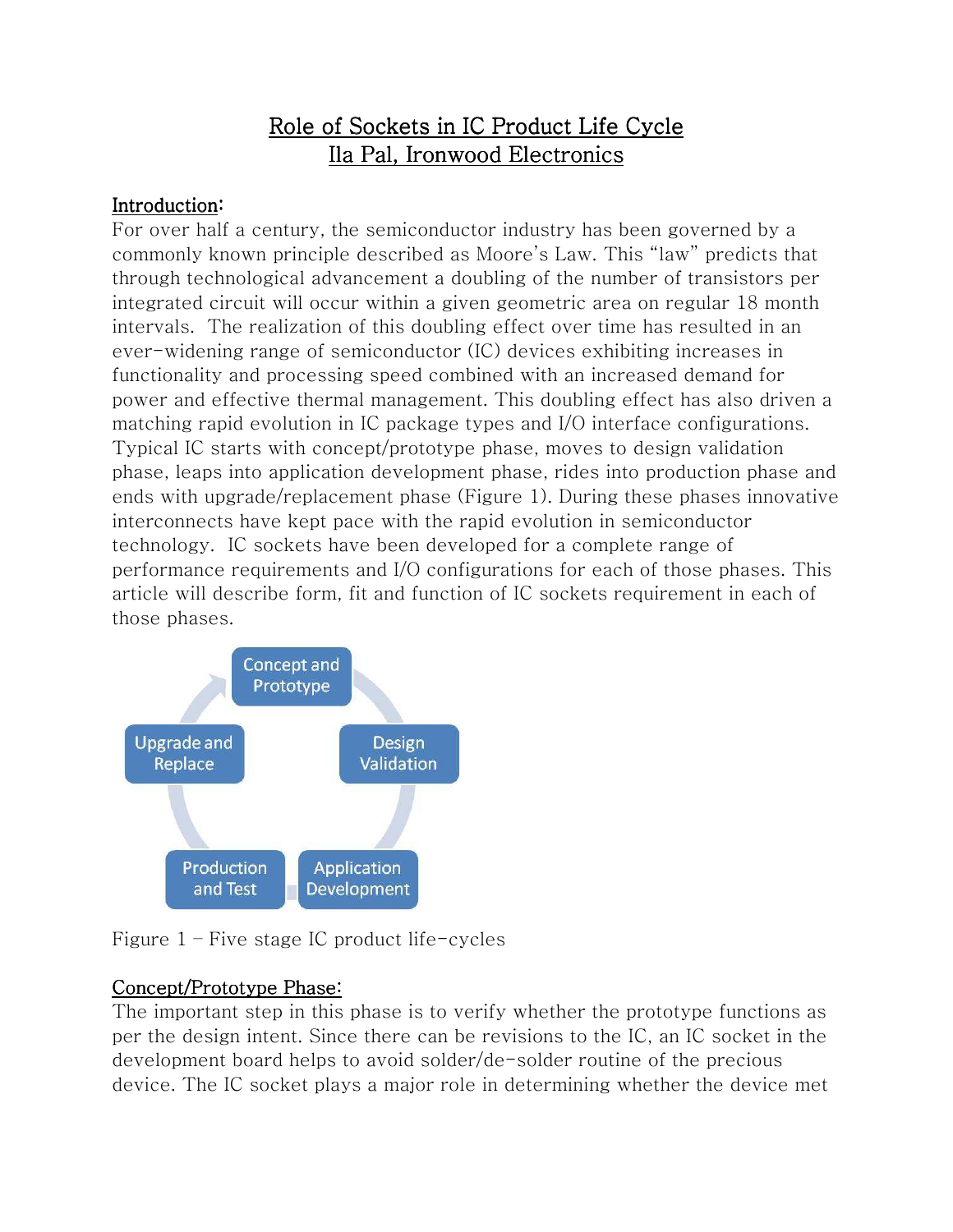design intent or not. Because of these criteria, the IC socket has to be carefully selected. The number one factor is bandwidth. Because the IC has to perform certain functions at specific speed, the signal loss has to be minimal. Since additional socket interface is introduced in the signal loop, either the socket has to have sufficient bandwidth to pass signal without insertion/return losses or the socket specifics has to be de-embedded in the functional verification. Since it is very complex to de-embed specific parameter, safer solution is to find a socket with higher bandwidth. Next to bandwidth, DC series resistance plays important role. Socket technology that can provide low and consistent contact resistance is preferable to avoid false failures. The next factor is current carrying capability. An image sensor may require a low current such as 100mA to 200mA per ball whereas a power management device may require 3A to 5A per ball. Socket contact technology that accommodates this requirement has to be selected properly. The next critical factor is contact technology compliance. Because the devices have wide co-planarity, the contact technology chosen has to accommodate the flatness variations. One more factor plays significant role in prototype stage is temperature requirement. Various socket contact technologies available for this market include embedded wire-on elastomers, plated flex circuit capped elastomers, diamond particle interconnects (Figure 2), stamped contacts, spring contacts, hybrid contacts and other variations. Also socket features such as small footprint, easy chip replacement, easy mounting methodology, moving socket from board-to-board and low cost are must for this market.



Figure 2 – 40GHz, Small footprint, Diamond particle interconnect socket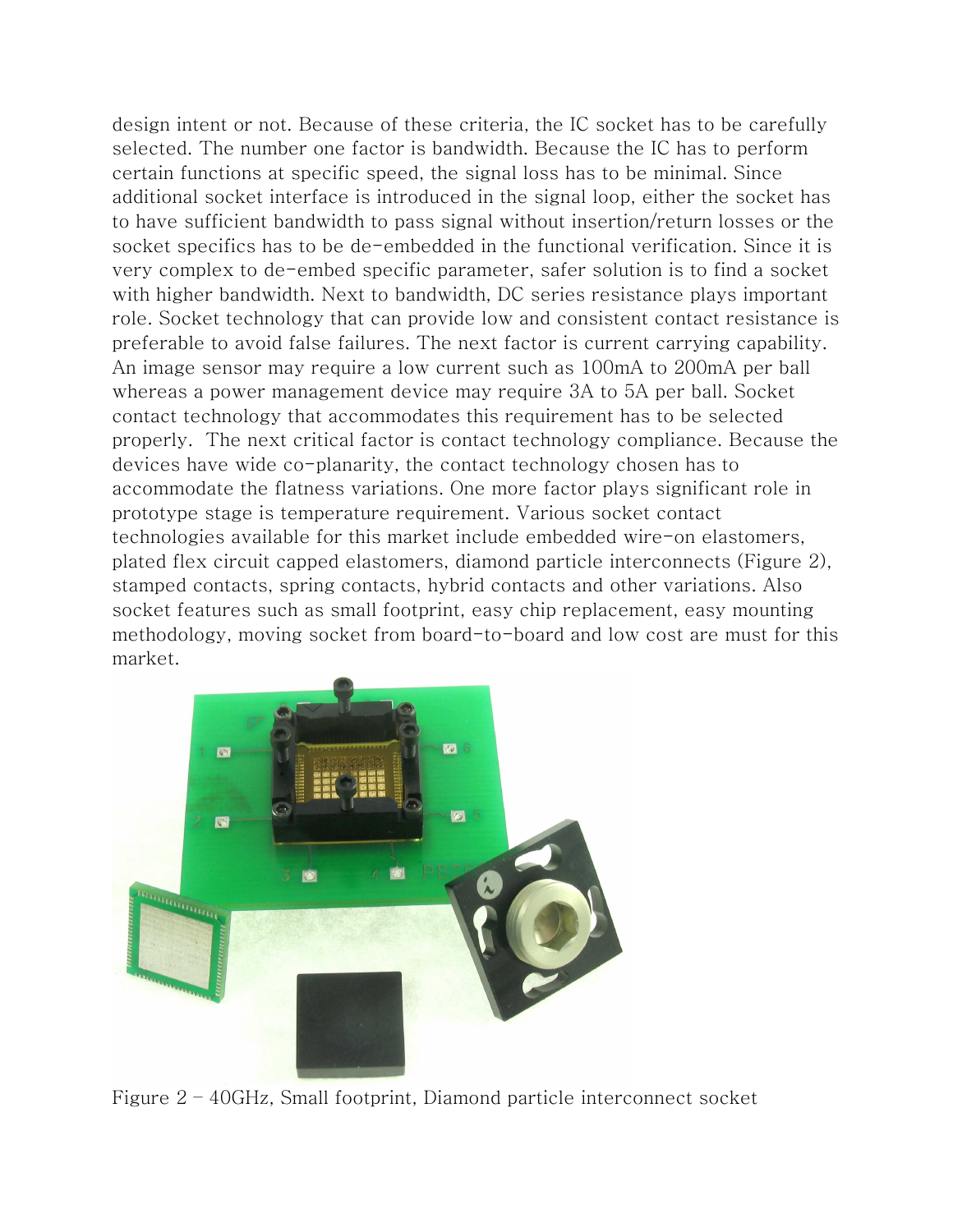#### Design Validation Phase:

In this phase, a typical IC goes through many kinds of environmental tests. Typical tests include thermal shock, temperature cycling, humidity exposure, vibration test, salt spray and other tests based end usage. Validation is required to verify whether IC performs in all environments. Socket contact requirements such as air tight connection (low and consistent contact resistance), repeated cycles, temperature extremes, wear, cleaning plays top role. Socket features which are used in prototype stage are not relevant for this validation stage. In this stage, robust lid, tight latching, permanent mounting and extremely low cost because of one time usage are factors that satisfies this market.

#### Application Development Phase:

Now that IC function was proved and it is capable of withstanding end user environments, the next step is to develop application software for the IC. Sockets that are used in prototype stage will satisfy the requirements of application development stage as the need is to simply swap devices during the software development process. Since the performance is verified by executing software routines, the socket contact technology should accommodate high bandwidth, low signal loss, low contact resistance and appropriate current flow capability. Since the devices are not swapped frequently, socket lids can be screw mounted as opposed to easy open latch to reduce overall cost of test.

## Production Phase:

This is a key stage of any IC's life. After verification and development, customer agrees to buy those ICs in millions. When the ICs are fabricated, it needs to be tested before shipped to customer. Various tests such as burn-in, functional, fuse test, failure analysis, etc happens in this production phase. All ICs go through burn-in and functional test. A typical ICs life is exemplified by bath tub curve. Because of inherent nature of IC manufacturing processes, few percentage of ICs fail very early in their life and the failure is very minimal during its life time and then failure percentage goes up at end of their life. Burnin tests are conducted to screen those early failures. Typical burn-in test includes testing IC device at 125C for 8 hrs. If the IC passes this test which means it is ready for primetime. Typical socket requirements are high temperature and high insertion/extraction cycles. Since millions of manufactured ICs go through this burn-in test, more sockets are needed which drives the cost to extremely low. Socket technology using molded housing and low cost stamped contact satisfies burn-in test market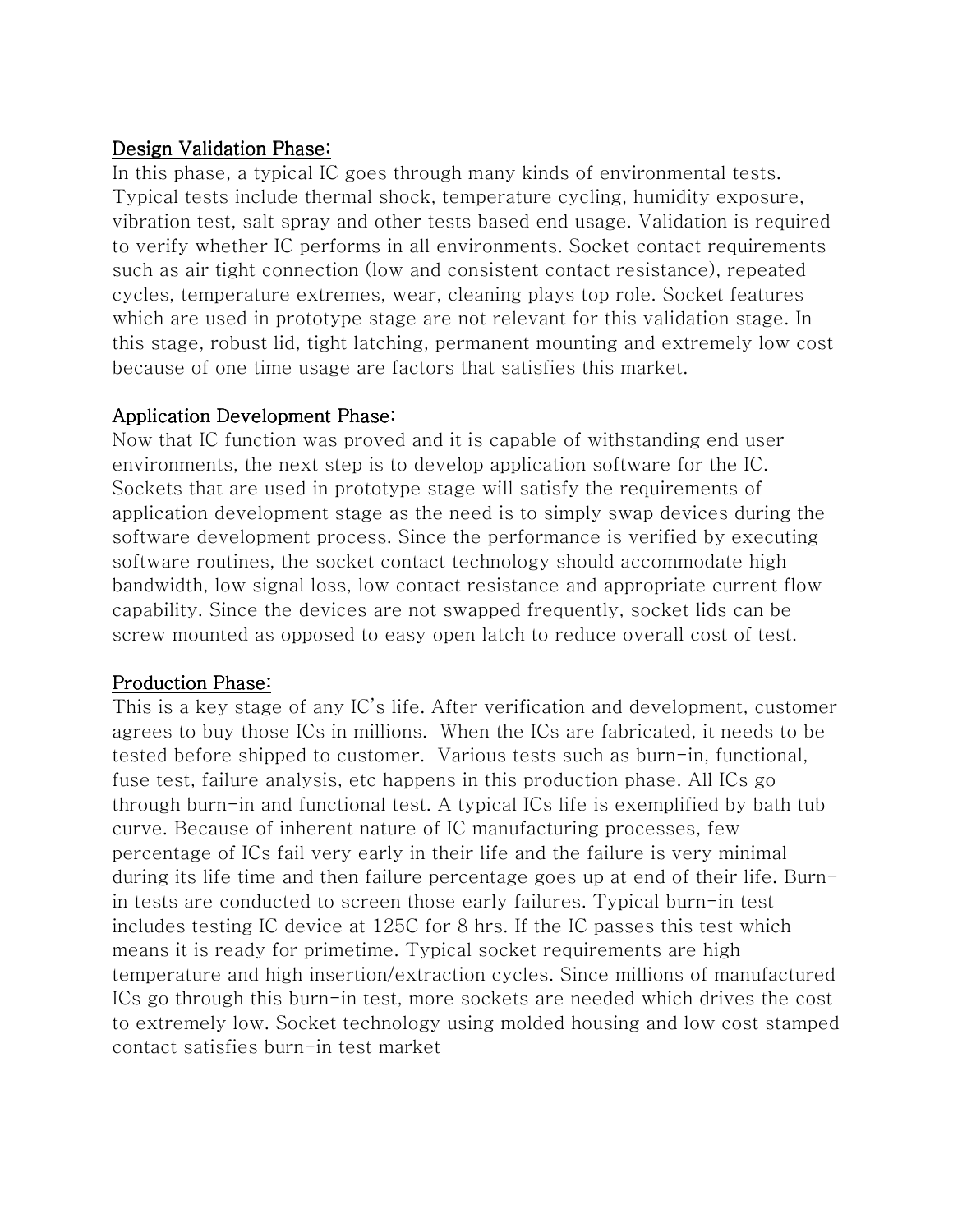After passing burn-in test, these ICs go through functional test which is often called production test. Since function is verified at this stage, bandwidth and current capacity requirements ranked high. Since millions of devices are being tested, higher the insertion/extraction cycle count, lower the overall cost of test. Spring pin sockets (Figure 3) dominate this production test market.



Figure 3 – 500K cycle, High endurance spring pin socket with removable clamshell lid

#### Upgrade/Field Replacement Phase:

After production test, the devices either soldered to the board or sometimes placed inside the socket for replacement with future IC that has upgraded functions. These sockets are very similar to validation stage sockets which are more robust with few insertion/extraction requirements and costs fraction of a dollar in volume. Sockets (Figure 4) made out of FR4 with screw machined contacts are prevalent for this market.